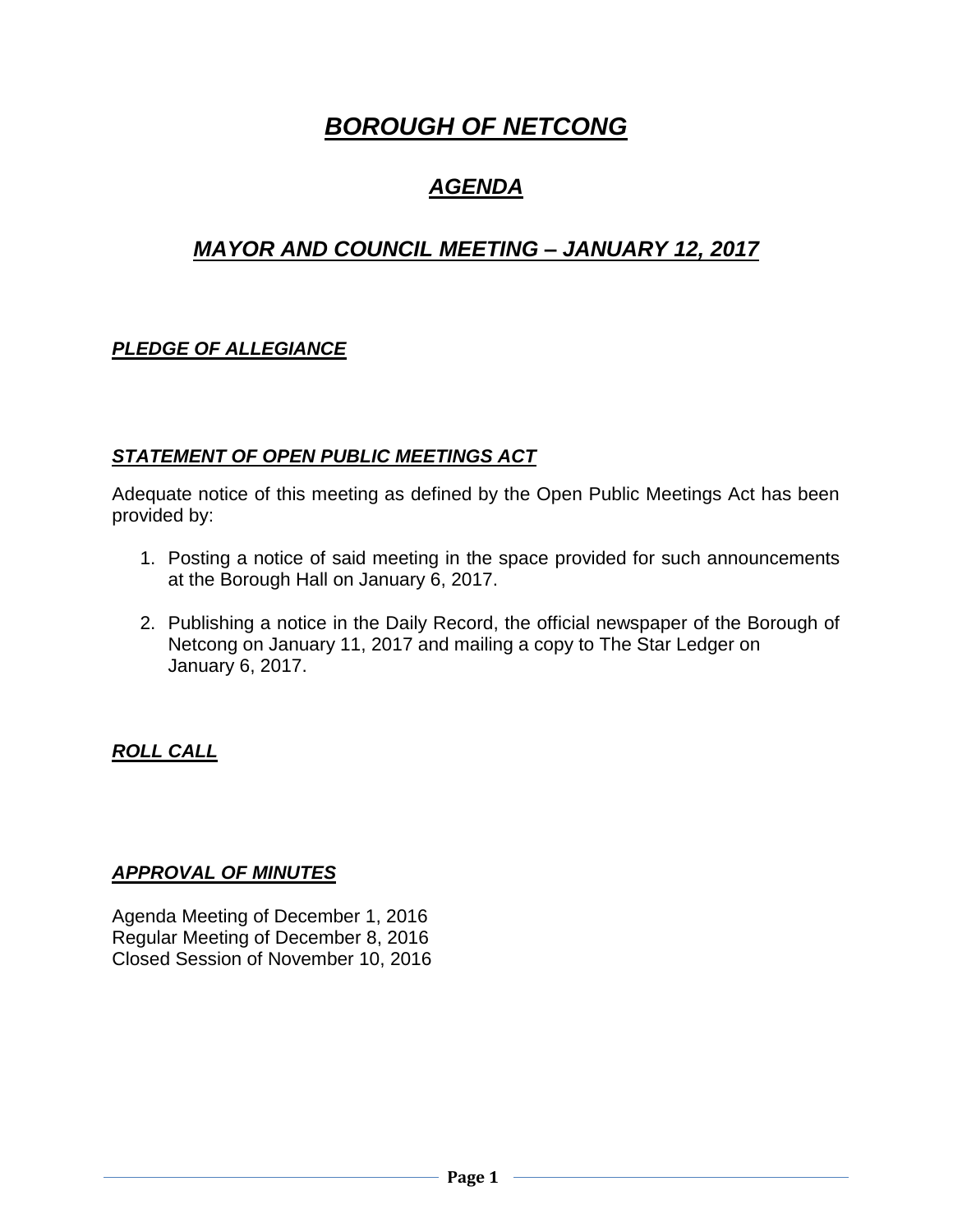## *PUBLIC PORTION OF MEETING*

Motion to Close the Meeting to the Public.

## *ORDINANCE ADOPTIONS*

None

### *CORRESPONDENCE*

- 1. E-Mail Lake Musconetcong Regional Planning Board
- 2. Our Lady of Assumption Society August  $12<sup>th</sup>$  Celebration at Arbolino Field

 3. Bob Guerin, Borough Engineer – Recommendation Letter for Ledgewood Ave. Streetscape – Phase 2

## *BOROUGH ADMINISTRATOR REPORT*

#### *COMMITTEE REPORTS*

| Finance & Insurance:                                                                     | E. Still     | J. Sylvester |
|------------------------------------------------------------------------------------------|--------------|--------------|
| Economic Development:                                                                    | R. Hathaway  | E. Still     |
| <b>Public Safety:</b><br>(Police, Fire, Rescue)                                          | J. Sylvester | E. Koster    |
| Dept. of Public<br>Works & Utilities:                                                    | E. Koster    | R. Hathaway  |
| Recreation:                                                                              | P. Butler    | T. Laureys   |
| <b>Public Services:</b><br>(Human Services<br>Recycling & Solid<br><b>Waste Disposal</b> | T. Laureys   | P. Butler    |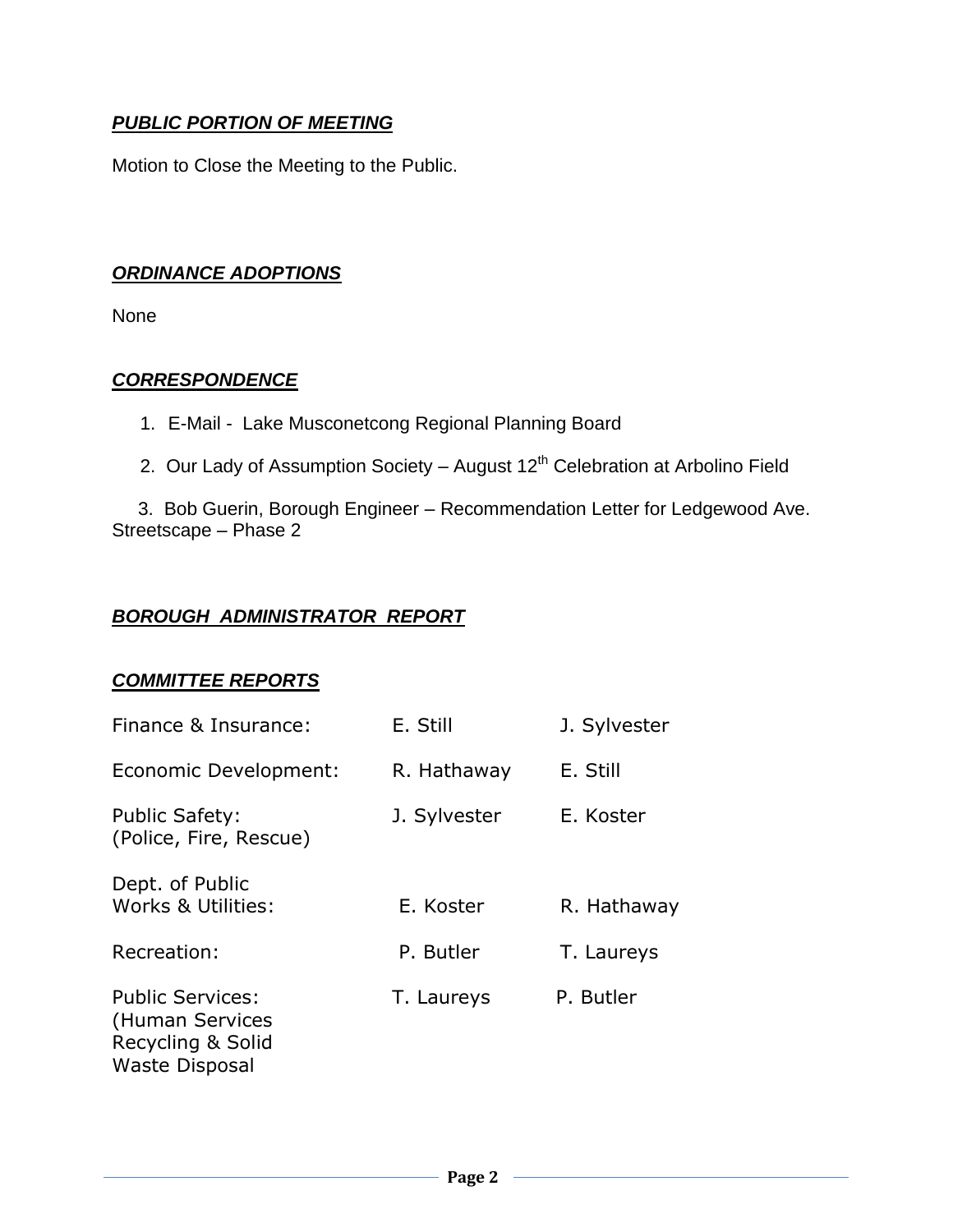## *OLD BUSINESS*

1. Fire Co. # 1 Bay Door Alterations

### *NEW BUSINESS*

 1. Social Affair Permit – Growing Stage Theatre for Young Audiences – Netcong Restaurant Showcase

2. Fire Co. #2 Food Truck Fund Raiser

## *PRIVILEGE OF THE FLOOR TO THE COUNCIL*

### *MAYOR'S COMMENTS*

#### *RESOLUTIONS*

**1. Resolution 2017- 21 –** To Redeem Tax Sale Certificate 16-00003- Vincia C. Williams

**2. Resolution 2017- 22-** Authorizing the Payment of Annual Stipends to Certain Borough Employees

**3. Resolution 2017- 23-** Authorizing the Award of a Contract to V & K Construction, Inc. for the Repairs to the Borough's Water Storage Reservoir Located in the Township of Roxbury

**4. Resolution 2017- 24-** Authorizing the Award of a Contract to J.C. Contracting, Inc. for the Ledgewood Ave. Streetscape Improvements Phase 2, Including Alternate A (Pedestrian Crosswalk), in the Borough of Netcong